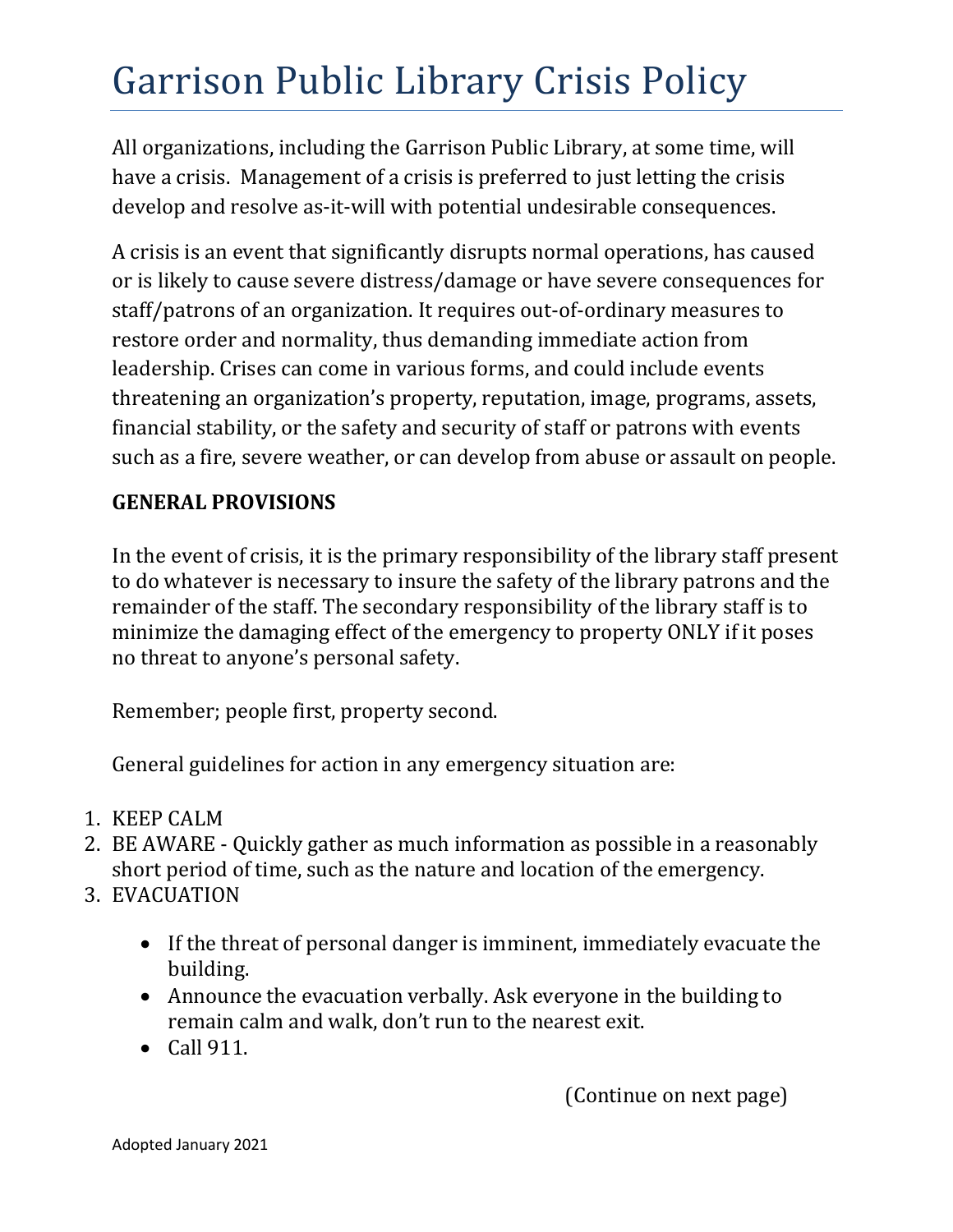- Assist the handicapped and elderly to exit the building; and if possible, check the building for stragglers as you exit. Please be sure to check the bathrooms before you leave.
- Move the crowd away from the building and across the street from the entrance.
- Stand ready to direct the emergency assistance to the exact location of the problem.
- Prevent anyone from reentering the building until it is determined to be safe.

4. Summon the appropriate emergency agency (sheriff, fire or ambulance) by calling 911 and stand available to direct them to the source of the problem.

5. Staff should interview all patrons involved or witness to the incident and report to the emergency personnel.

6. All accidents or unusual incidents are to be reported in writing. The time, place, nature and circumstances of the accident/incident are to be included in the report. The report should also list the names of any library employees or patrons who may have witnessed the accident or incident.

#### PROHIBITED ITEMS

- Explosives or weapons, guns, or knives of any kind, except those worn by uniformed officials are prohibited anywhere on library property.
- There is no smoking, alcohol, or drugs allowed on the library property.

# CLOSINGS

- The Director is responsible for closing the library due to unhealthy conditions, unsafe conditions or other emergencies. If the Director is unavailable, the Library Board will make the decision to close.
- When the decision to close is made, the Director will notify the public, staff members and board president.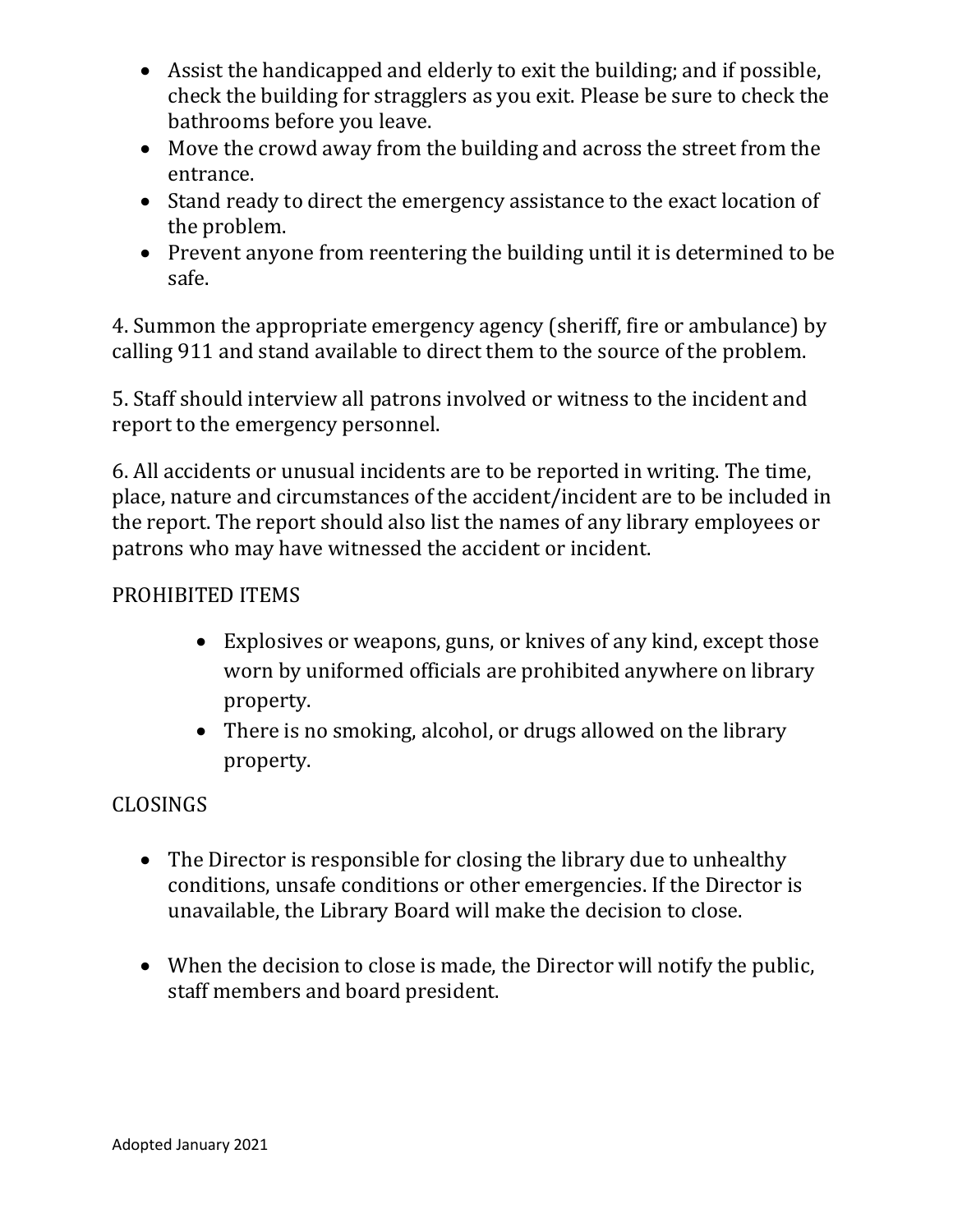## **PROCEDURES IN SPECIFIC SITUATIONS**

#### **FIRE**

- Know where the fire extinguishers are
- Know where your exits are.
- Do not panic, but do not under-estimate the potential danger to patrons or staff from a fire.
- At the first indication of smoke or flame, investigate the situation to determine location and extent of the fire.
- If the fire can obviously be contained and extinguished quickly and safely by staff, proceed to do so.
- If the fire cannot be contained/controlled, immediately clear the building and call 911.

## WINTER WEATHER CONDITIONS

- The Library Director will use her discretion in closing the library during inclement weather.
- Safety of the staff and patrons is the most important criteria used to determine if the library will remain open.

## SEVERE STORMS

- The Library staff will alert patrons in case of storm and/or tornado warnings.
- Staff will escort patrons to a safe location when sirens sound, and remain sheltered until the threat is over.

## ACCIDENT

In the event of an accident involving a staff member or patron, determine if you can handle the problem with reasonable care or if it is serious and requires an ambulance. Provide whatever assistance you can until help arrives. If blood or other bodily fluids are present, use gloves and take other universal precautions.

- Do not attempt to move the person if the injury is serious.
- Make the person as comfortable as possible.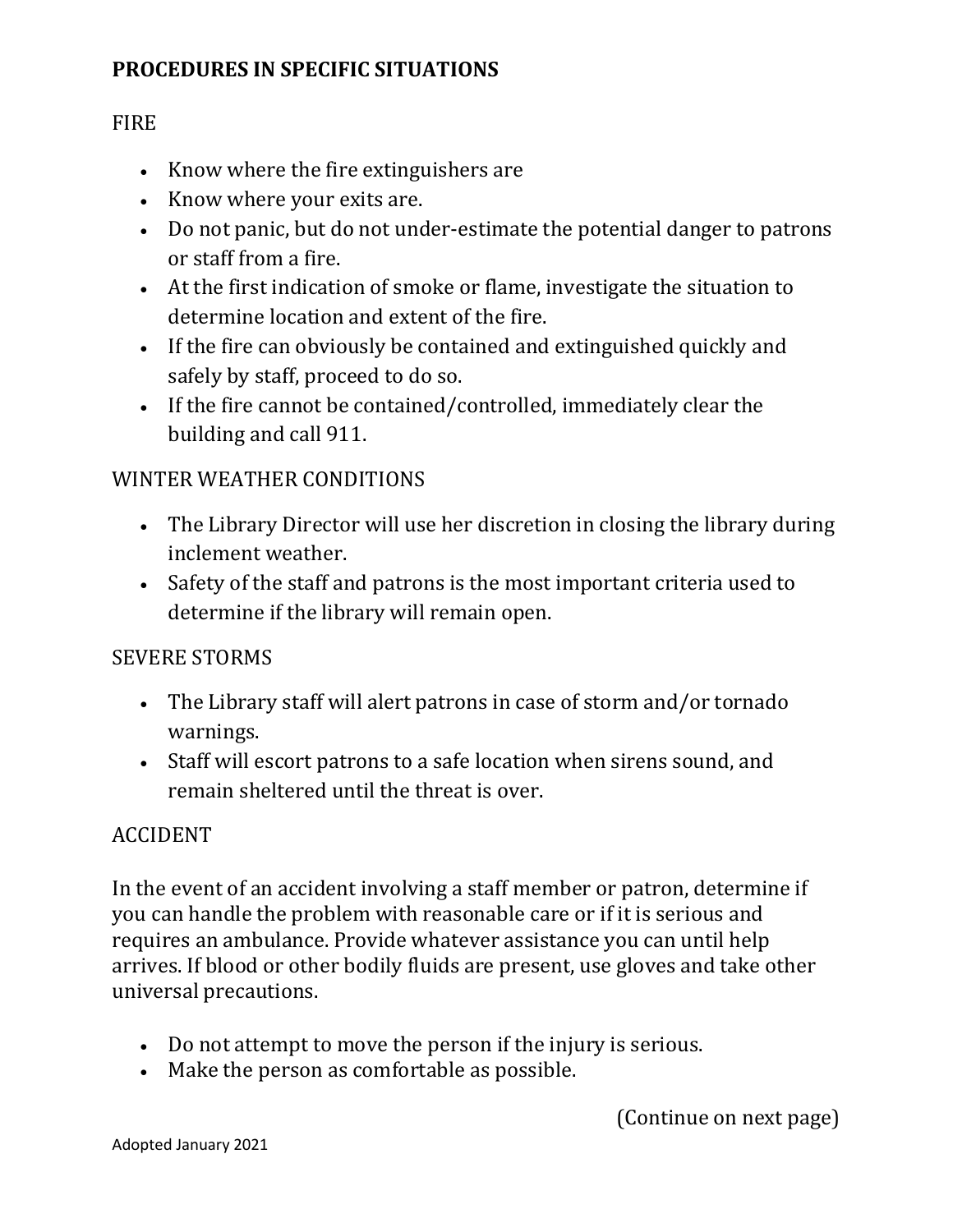- Ask them to sit or lie down.
- Let them call family or call for them.
- Ask for the name of the injured or ill person and gather information about what happened.
- Get the names of witnesses.
- If physical trauma is the result of a crime, do not attempt any cleanup.

#### DEATH OR SEVERE MEDICAL PROBLEM

- Do not presume that a death has occurred.
- Staff or patrons trained in CPR should provide assistance.
- Call 911 immediately.
- Staff members and volunteers with severe medical problems should notify their supervisors and co-workers of any problems and any standard emergency treatment related to the problem.
- No medications, including aspirin, should ever be dispensed to the public.

#### PANDEMIC

 During a public health emergency, such as an outbreak of infectious disease, Garrison Public Library Director will follow the recommended guidelines provided by the local, state, and federal authorities, regarding limiting or closing *non-essential* services. *Essential* services could remain open with limited access, at the time it is deemed safe to do so for staff and patrons. The library will be a source of pandemic information to the community, when possible.

*If indicated to do so, the Library Director will implement the above plan in order to:*

- *Limit the number of illnesses, slow progress of the outbreak, and reduce loss of life*
- *Identify and protect essential library services, facilities, equipment, materials, and records.*
- *Minimize disruption of operations and economic losses*
- *Ensure return to full library operation as quickly as possible*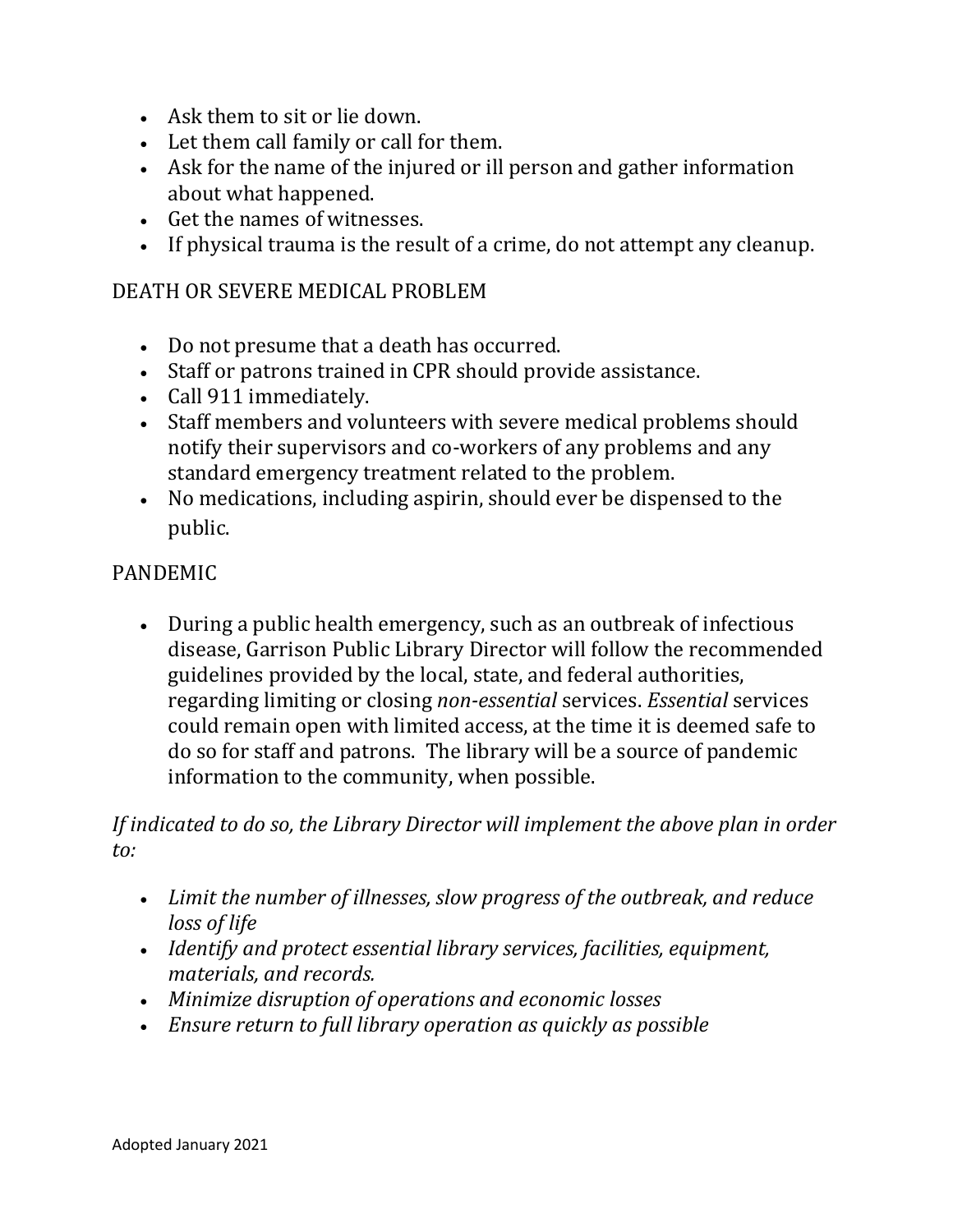## DRUG AND PSYCHIATRIC EMERGENCIES

- Don't argue with anyone who appears to be experiencing a drug or psychiatric crisis.
- Be alert to the possibility of violence.
- One staff member should engage the person in conversation and patiently listen while another calls the police.
- A lone staff member should call 911 and attempt to continue talking with the person until help arrives.

#### PHYSICAL THREATS OR ATTACK

- Learn to recognize the signs of violence Potential threats of violence could include the following:
	- threatening statements to do harm to self or others
	- reference to other incidents of violence
	- confrontational behavior
	- major change in personality, mood or behavior
	- substance abuse
- Notice your surroundings
- Know the nearest exit or room with a lock.
- Staff procedures for threatening behavior:
	- Do not argue with a threatening person. Identify yourself as a library staff member. Remain calm and keep your voice low and firm.
	- Do not put yourself or others in danger. Keep a distance of four feet.
	- Be friendly but firm, introduce yourself, look at the person while you talk to him/her, and let the person talk, clarify the problem and offer solutions.
	- Advise him/her that the sheriff will be called if the abuse does not stop.
	- If the behavior does not change, call the sheriff.
- Staff procedures for dealing with violence/assault
	- If you hear raised voices or sounds of a scuffle investigate.
	- If you witness violence or an assault call the sheriff and describe the situation.
	- Move patrons/others out of the way to a safer location.
	- Do not block exits to prevent a threatening/violent person from leaving the building.
	- Do not invade the personal space of the threatening person.
	- Do not get between two people fighting.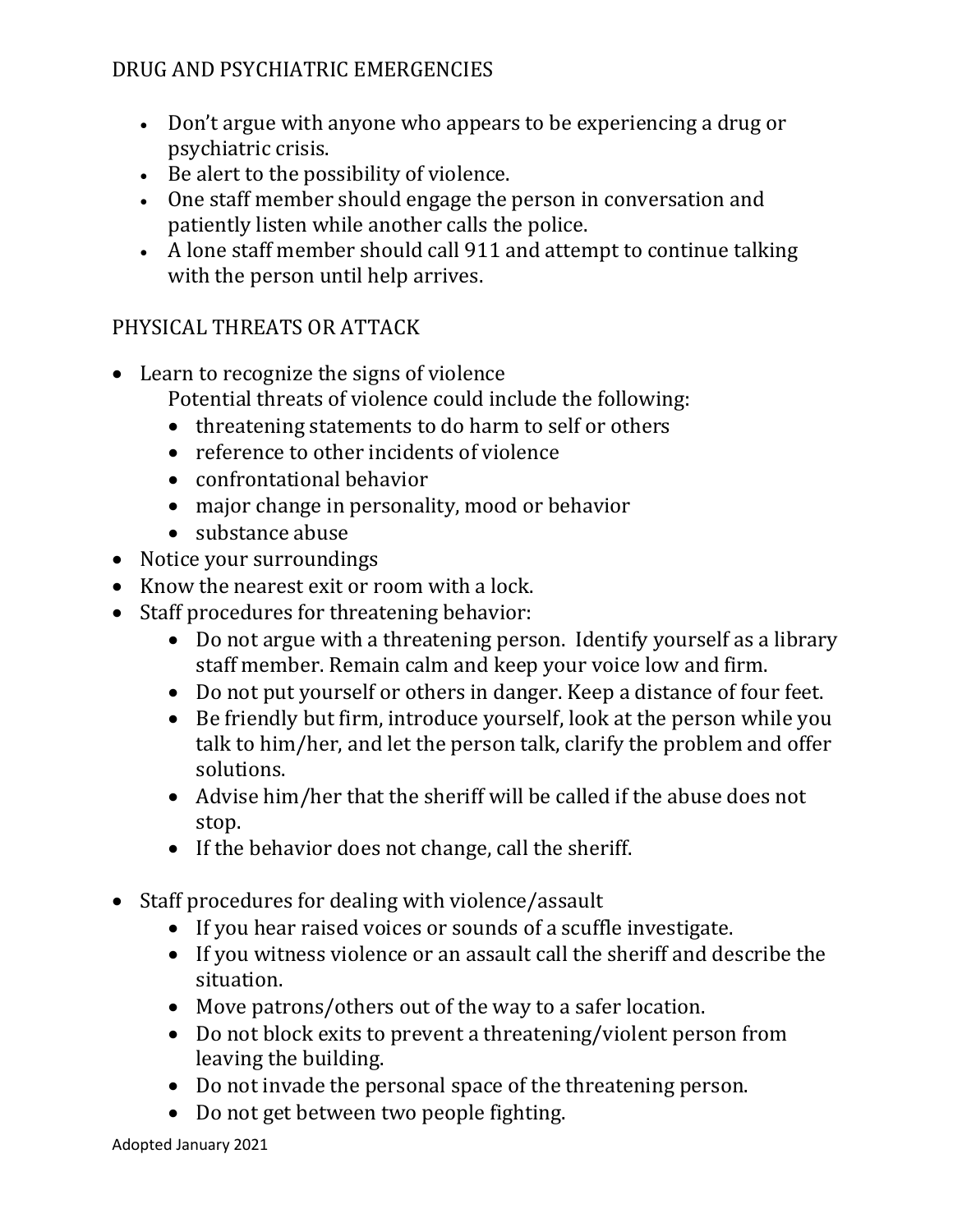- Notice details so you can describe the situation to the sheriff.
- A report should be made as soon as possible after an action or behavior occurred
	- The report should include a brief statement of the incident, when it occurred, where it occurred, date and time it occurred, the person(s) involved and the names of any witnesses if any.

#### THEFT OR ROBBERY

- Report all thefts to the sheriff as soon as discovered.
- If in person robbery takes place, cooperate with robbers and notify the sheriff as soon as it is safe.

## BOMB THREAT

- Keep the caller on the line as long as possible. Do not hang up.
- Gather as much information from the reporting caller as possible. Have them repeat the message, if necessary and try to write down every word spoken by the person.
- Attempt to learn as much from the caller as you can, such as the planned time of explosion, the type of bomb and its location in the building. If the caller does not indicate, ASK FOR THIS INFORMATION.
- Pay particular attention to peculiar background noises such as motors running, background music and any other sounds which may indicate where the location from which the call is originating.
- Listen closely to the voice (male, female) voice quality (calm, excited), accents and speech impediments.
- Evacuate the building and call 911/Benton County Sheriff's Department. The Sheriff's department will handle the actual bomb search.

## ELECTRIC SHOCK

Do not approach the victim if the hazard of shock is still present. Secure the area. Attempt to remove the source of the shock if possible with insulated material (dry, wooden broom handle, etc.) or open the electrical circuit at the main breaker. Start CPR and summon ambulance.